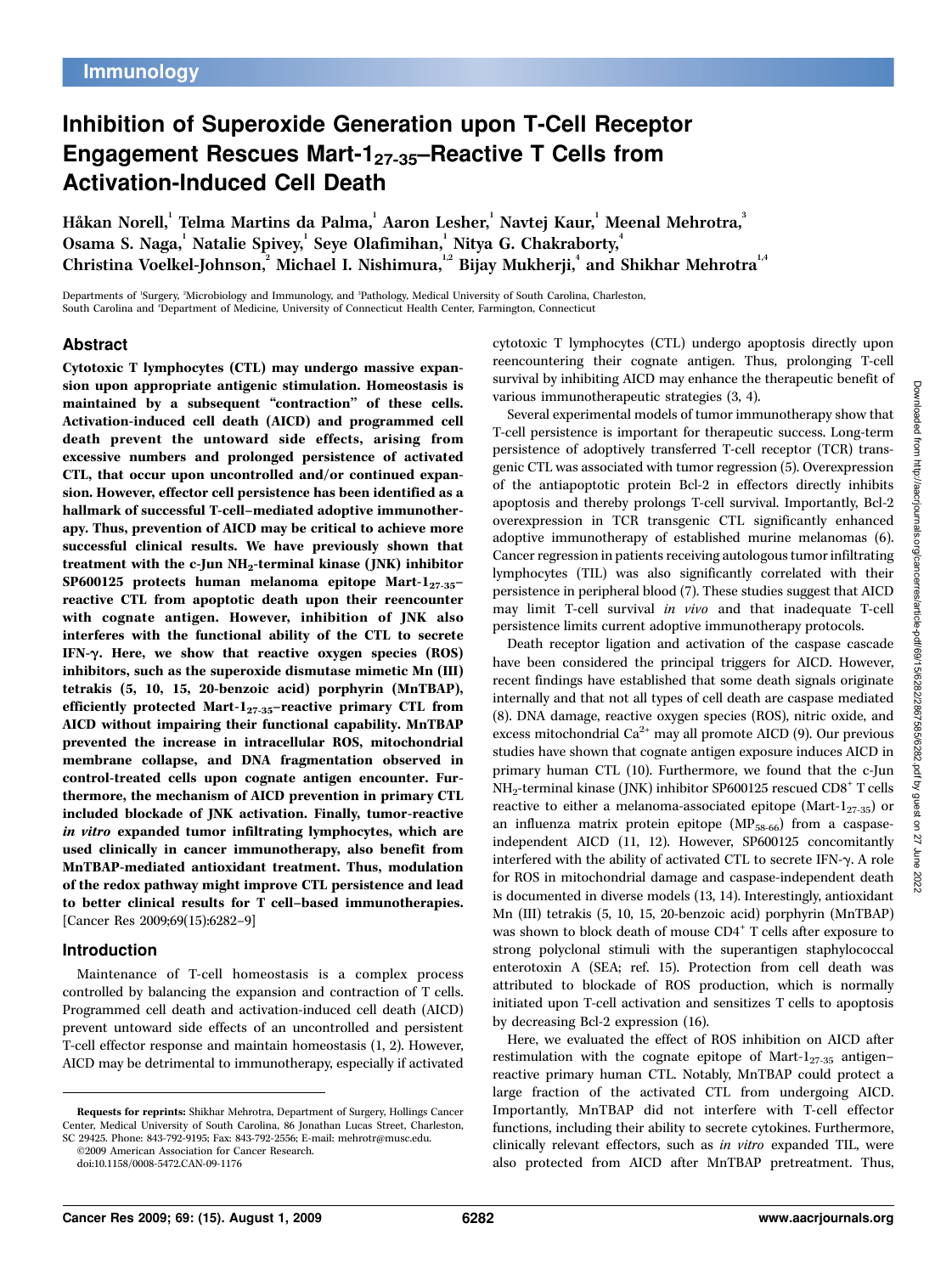strategies to modulate the redox pathway may improve T-cell survival (17, 18) without impairing effector cell functionality, thereby conferring therapeutic benefit to T cell–based immunotherapies for various diseases (19, 20).

## Materials and Methods

Cells. Peripheral blood mononuclear cells (PBMC) from HLA-A2– positive healthy donors were obtained with informed consent. TIL1235 (reactive to the human Mart-1<sub>27-35</sub> antigen), HLA-A2<sup>+</sup> human melanoma MEL624, and its HLA-A2<sup>-</sup> variant MEL624-28 were obtained from surgical specimens of patients undergoing experimental immunotherapies at the Surgery Branch, National Cancer Institute (21). T2 cells are transporter associated and protein deficient, and its empty surface HLA-A2 molecules were used for direct presentation of epitopes to the antigen-reactive CTL.

Culture medium and reagents. Mart- $1_{27-35}$  peptide (AAGIGILTV) and MP58-66 peptide (GILGFVFTL) were purchased from MP Systems. Culture medium was Iscove's Modified Dulbecco's Medium (Life Technologies Bethesda Research Laboratories) supplemented with 10% fetal bovine serum (Gemini Bioproducts, Inc.). Media for TIL1235 was supplemented with 6,000 IU/mL interleukin-2 (IL-2; Chiron). Ficoll-Paque was obtained from Amersham Bioscience. Recombinant cytokines were purchased from R&D Systems. MHC class I tetramers and pentamers were purchased from Beckman Coulter and ProImmune, respectively. These reagents bind directly to the TCR of a particular specificity, determined by the MHC allele and peptide combination, and thus can be used to detect and separate antigen-specific CD8+ T-cell populations. Antibody to detect single-stranded DNA (ssDNA) was obtained from Alexis Biochemicals, whereas all other fluorochrome-labeled monoclonal antibodies and Annexin V were purchased from BD Biosciences. 7AAD was purchased from Calbiochem, and hydroethidium was from Sigma Chemicals. Inhibitors as SP600125 for JNK, PD098059 for extracellular signal-regulated kinase (ERK), and antioxidants MnTBAP and L-NAC were purchased from EMD Biosciences.

Generation of dendritic cells from peripheral blood monocytes. The procedure for generating dendritic cells (DC) from peripheral blood monocytes has been published (10). Briefly, circulating monocytes were enriched by adherence of Ficoll-Hypaque density gradient–isolated PBMC. The adherent cells were cultured in complete media (CM) containing 1,000 IU/mL granulocyte macrophage colony-stimulating factor and 500 IU/mL IL-4 for 3 to 5 d to obtain a population of immature DCs. Maturation of immature DCs was performed by first adding IFN- $\gamma$  (1,000 U/mL) for 2 h followed by 100 ng/mL lipopolysaccharide overnight.

Activation of CD8<sup>+</sup> T cells by DC-based presentation of epitopes in vitro. The procedure for peptide-loaded DC-based in vitro activation and expansion of epitope-reactive CD8<sup>+</sup> T cells has been described (10, 11). Briefly, Ficoll-Hypaque gradient-separated PBMCs were purified for CD8<sup>+</sup> T cells ( $\geq$ 90% purity) by Dynal magnetic bead isolation kit (Invitrogen) and cocultured with autologous irradiated (3,000 rad) DCs pulsed with relevant peptides (100  $\mu$ g/mL) and 5  $\mu$ g/mL of  $\beta$ 2 microglobulin at a CD8<sup>+</sup> T cell:DC ratio of 100:1. Activated CTLs were maintained in media containing IL-15 (10 ng/mL).

AICD induction and evaluation. CTL were preincubated with inhibitors at predetermined optimal concentration for 30 min at  $37^{\circ}$ C and then exposed to cognate or noncognate antigens in the form of either MHC class I pentamer reagents or peptide-loaded T2 cells for induction of antigen-specific apoptosis (11, 12). Apoptosis was determined by flow cytometry with three or four color staining (e.g., CD8, HLA-A2 pentamer, 7AAD, and Annexin V) and acquired on a FACSCalibur (Becton Dickinson) or an Accuri C6 (Accuri Cytometers) flow cytometer, and data were analyzed using FlowJo software (Tree Star, Inc.).

Measurement of mitochondrial membrane potential  $(\Delta \psi)$ .  $\Delta \psi$  was estimated by staining with 20 nmol/L DiOC6 (Molecular Probes), a cationic lipophilic dye, for 15 min at 37 $^{\circ}$ C in the dark before analysis by flow cytometry. Fluorescence of DiOC<sub>6</sub> is oxidation independent and correlates with  $\Delta \psi$  (22).

Cytokine release assay. Cytokine release by the effector cells was determined by coculturing  $1 \times 10^4$  to  $1 \times 10^5$  effector cells in a 1:1 ratio with melanoma tumor cells or peptide-pulsed T2 cells as described previously (10). After 16 to 24h, culture supernatants were harvested and cytokine concentrations measured by sandwich ELISA per the manufacturer's protocol (R&D Systems) using a spectrophotometer (BioTek).

CD107a degranulation assay. Cell surface expression of CD107a was used as a surrogate marker for degranulation (23).  $1 \times 10^5$  CTLs were cocultured with melanoma tumor cells in a 1:1 ratio overnight before staining with an anti-CD107a monoclonal antibody and analyzed by fluorescence-activated cell sorting (FACS).

Western blot. Protein extractions were performed in radioimmunoprecipitation assay buffer, and samples were separated on 15% SDS polyacrylamide gels and electrophoretically transferred to polyvinylidene



Figure 1. Expansion of Mart-1<sub>27-35</sub>-reactive CTL and induction of AICD. A, Mart-1<sub>27-35</sub>-reactive CTL precursors (left) and CTL expanded with autologous DC pulsed with peptides were tracked by FACS using staining for CD8 and tetramer reagents.  $B$ , IFN- $\gamma$  secreted into coculture supernatant collected after overnight incubation of Mart-1<sub>27-35</sub>-reactive CTL stimulated with cognate or control peptide-pulsed T2 cells. C, expanded CTLs were restimulated with cognate or control epitope-pulsed T2 cells and stained after 4 h with tetramer, CD8, and Annexin V. Histogram depicts fluorescence intensity for Annexin V in tetramer-gated CD8<sup>+</sup> CTL when unstimulated (gray filled), stimulated with T2 cells pulsed with control peptide (thin black line), and stimulated with T2 cells pulsed with cognate peptide (thick black line). All data represent one of at least seven separate experiments with similar results.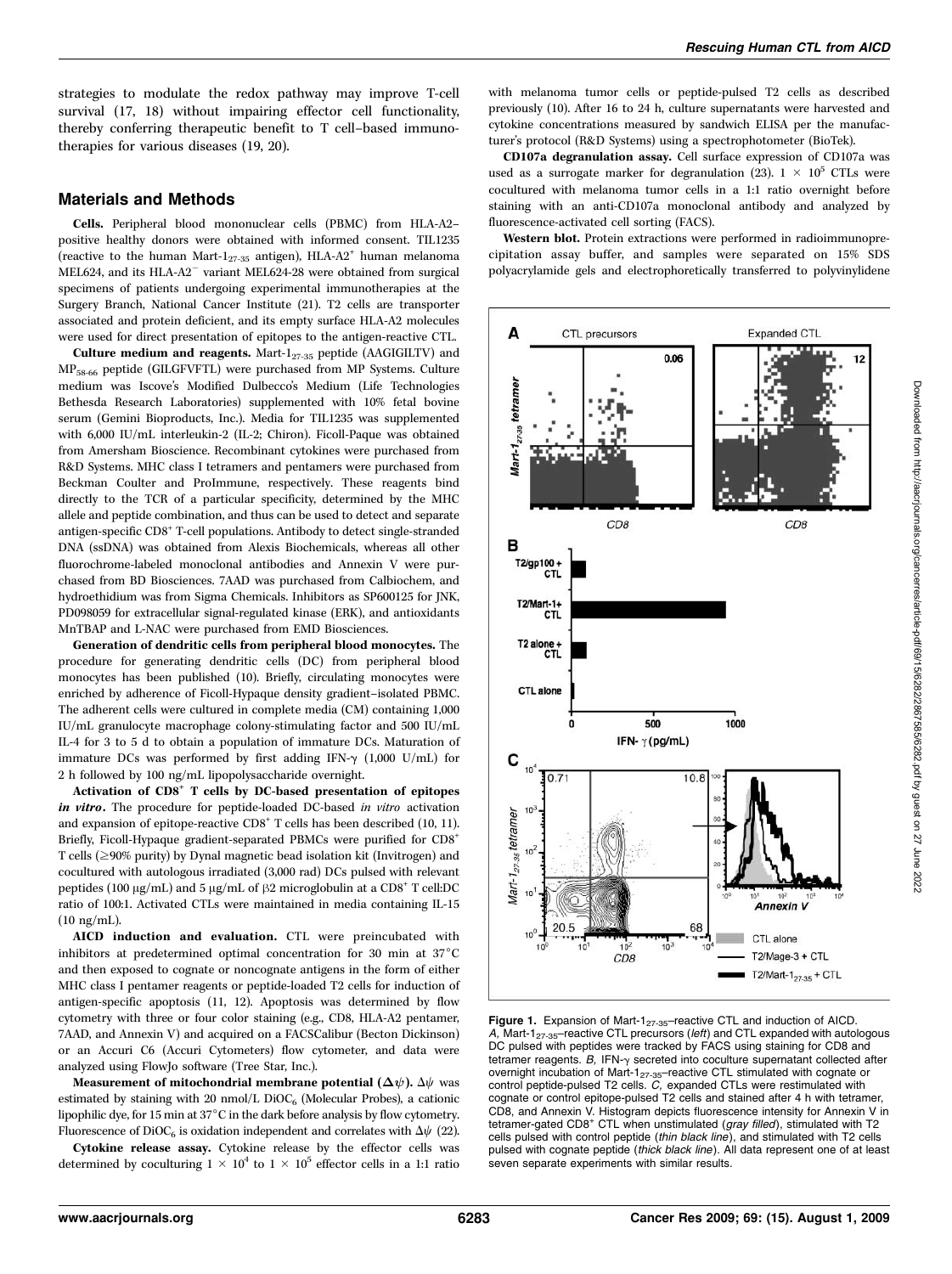

Figure 2. Increased endogenous ROS levels after TCR stimulation and rescue of Mart-1<sub>27-35</sub>-reactive CTL from AICD by ROS inhibition. Mart-1<sub>27-35</sub> epitope-reactive CTLs were stimulated with control or cognate peptide-pulsed T2 cells (1  $\mu$ g/mL) or first preincubated with 400  $\mu$ mol/L MnTBAP or 25  $\mu$ mol/L SP600125 for 30 min and then stimulated with their cognate epitope. A, staining with hydroethidium (HE) was performed 4 h later. Histogram represents fluorescence intensity of hydroethidium (HE) on the antigen-reactive CTL. Numbers represent mean fluorescence intensity. B, induction of AICD in CTL was evaluated by staining for tetramer, CD8, and Annexin V 4 h later. Histogram overlays depict Annexin V expression on tetramer-gated CTL stimulated with T2 cells pulsed with control peptide (thin black line) and relevant peptide (thick black line), respectively. Mage-3, control epitope; Mart-1<sub>27-35</sub>, cognate epitope. C, another representation of how Mart-1<sub>27-35</sub>-reactive CTLs were rescued from death (and thus remained Annexin V–negative) to various degrees in response to pretreatment with SP600125 and MnTBAP before cognate antigen exposure. \*,  $P < 0.05$  compared with untreated CTL stimulated with T2 cells pulsed with Mart-1<sub>27-35</sub> peptide. D, matched IFN- $\gamma$ secretion from the setup in C measured by ELISA. All data represent one of three separate experiments with similar results.

difluoride membranes (Millipore). The primary antibodies (anti-JNK, anti $pJNK$ , and anti- $\beta$ -actin), and secondary antibodies were obtained from Santa Cruz Biotechnologies.

### Results

Activation and expansion of Mart- $1_{27-35}$ -reactive CTL. Mart-127-35 epitope–reactive CTL were expanded from PBMC of healthy donors using peptide-pulsed autologous mature DCs (Fig. 1A). Within 12 days, Mart- $1_{27-35}$  T cells expanded 200-fold (0.06–12%), as measured by staining with HLA-A2 tetramers loaded with Mart-1<sub>27-35</sub>, and secreted significant amounts of IFN- $\gamma$  when stimulated with their cognate antigen (Fig. 1B). Functional Mart- $1_{27-35}$ -reactive T cells prepared in this manner were used throughout our studies to understand mechanisms of AICD in primary human antigen-reactive CTL.

#### Sensitivity of expanded Mart- $1_{27-35}$ –reactive CTL to AICD. To

evaluate the effect on viability of TCR ligation on the Mart- $1_{27-35}$ reactive CTL upon exposure to cognate antigen, cells were stained with the relevant tetramer and Annexin V. Figure 1C shows increased Annexin V binding, indicating decreased viability of tetramer-positive cells upon exposure of the TCR to its cognate antigen (thick black overlays) compared with the control peptide (thin black lines) or unstimulated cells (gray-filled overlay). Thus, the cell death observed in this model is antigen specific and consistent with the idea that repeated TCR-mediated activation of CTL results in AICD (11, 12).

TCR-dependent superoxide generation. Fluorescence intensity of the intracellular stain hydroethidium, which tracks superoxide levels (15, 22), showed a 35% to 50% increase upon TCR engagement with the cognate peptide compared with a control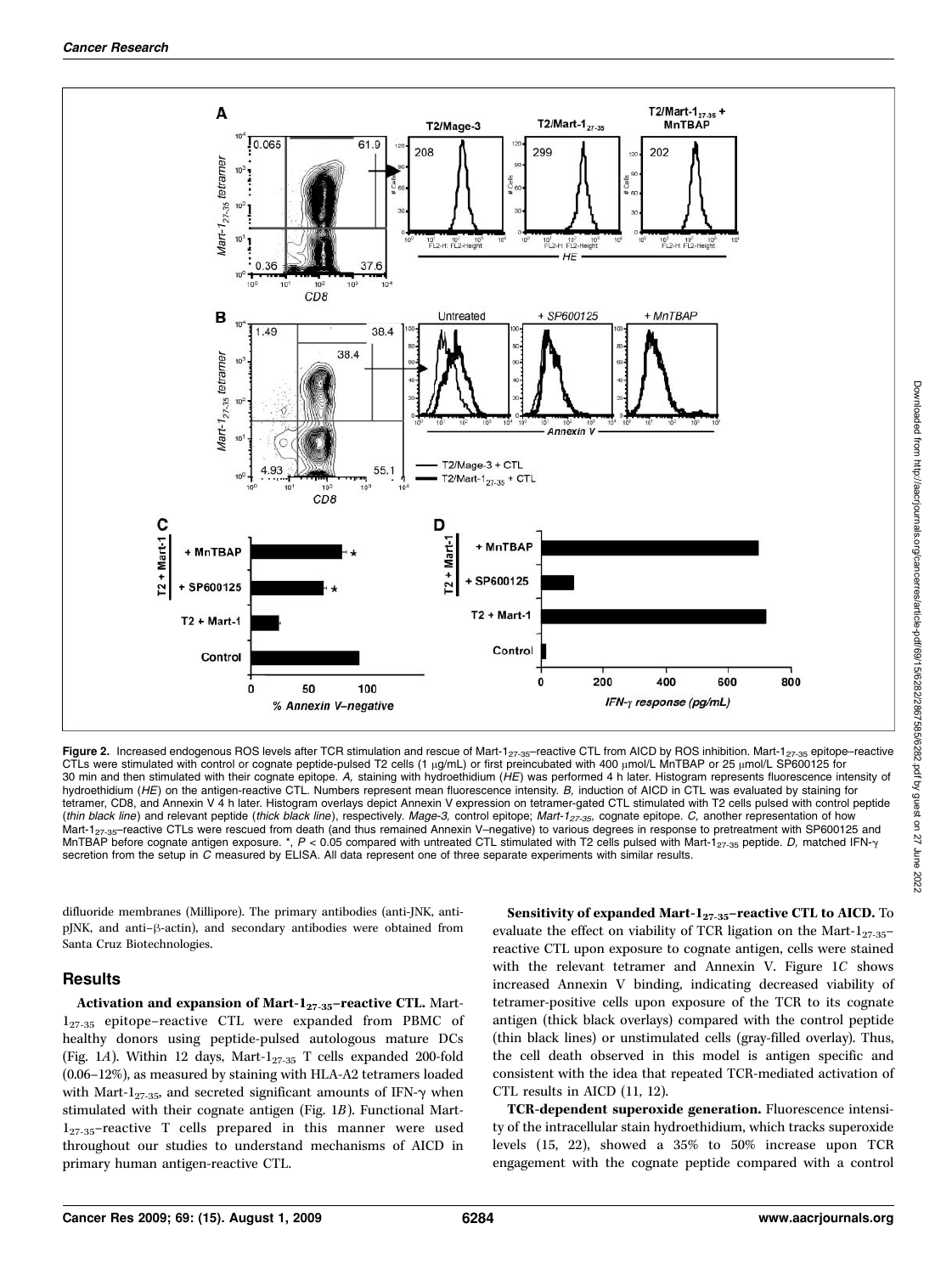peptide in Mart-127-35–reactive CTL (Fig. 2A). Preincubation of Mart-127-35–reactive CTL with the antioxidant MnTBAP prevented this increase. These data suggested that superoxide levels increase upon TCR stimulation with the cognate epitope, leading us to further examine the role of ROS in AICD of CTL.

**Inhibition of ROS and AICD.** As shown in Fig. 2B, Mart-1<sub>27-35</sub>reactive CTL preincubated with MnTBAP exhibited less increase in Annexin V staining than untreated CTL upon cognate antigen stimulation compared with control peptide. Protection from AICD by MnTBAP indicates that there is a role of ROS in AICD. Addition of 2-mercaptoethanol alone to the coculture media had no rescuing effect on T cells undergoing AICD (data not shown). The data obtained with MnTBAP were similar to our previous observation with the JNK inhibitor SP600125 (Fig. 2B and C; refs. 11, 12). One drawback to using SP600125 is that JNK inhibition also inhibits cytokine secretion (11, 12). Therefore, we examined the effect of MnTBAP on IFN- $\gamma$  production. As shown in Fig. 2D, in contrast to SP600125, antioxidant MnTBAP had no effect on the ability of Mart- $1_{27-35}$ -reactive T cells to secrete IFN- $\gamma$ . Moreover, CTL, pretreated with MnTBAP and thus rescued from AICD, accumulated to higher numbers when left in culture for 5 days (data not shown). As a further demonstration that CTL could be rescued from AICD by superoxide quenching, several other commercially available cell-permeable ROS inhibitors (L-NAC, MnTPyP, Tiron, and D1417) were tested (24). All these compounds rescued CTL from AICD (data not shown). These results provide a proof of principle that antioxidants can be used to rescue CTL from TCRmediated AICD. Furthermore, it indicates that T-cell effector function and AICD signaling pathways are separate. Thus, rescuing T cells from AICD by antioxidants may increase the overall persistence of CTL while preserving effector function.

Mechanism of ROS inhibition in rescue from AICD. During apoptosis, mitochondrial membrane permeability changes are accompanied by release of various proteins from the intermembrane space that initiate and maintain a caspase cascade, chromatin condensation, and DNA fragmentation. Release of these proteins results in permeabilization of the inner mitochondrial membrane and dissipation of  $\Delta\psi$  (25), which can be assessed through FACS analysis with a fluorescent dye like  $DiOC<sub>6</sub>$  (26). The mitochondrial membrane integrity of CTL undergoing AICD and the effect of MnTBAP pretreatment on this event was evaluated. Figure 3A shows that stimulation of Mart- $1_{27-35}$ -reactive CTL with cognate epitope resulted in  $\sim$  50% decrease in DiOC<sub>6</sub> staining compared with controls, indicating an antigen-driven loss of  $\Delta \psi$ . Pretreatment with the ROS inhibitor MnTBAP or JNK inhibitor SP600125 resulted in less decrease in  $\Delta\psi$  (28% and 22%, respectively). Another means of measuring apoptosis is DNA fragmentation caused by frequent single-strand cuts (27). An antibody that recognizes deoxycytidine of ssDNA of at least 25 to 30 bases in length, in the absence of any reactivity to doublestranded DNA, and specifically detects apoptotic, but not necrotic, cells was used (28). As shown in Fig. 3B, restimulation of Mart- $1_{27-35}$ -reactive CTL with their cognate peptide to induce AICD resulted in around 70% increase of cells with nicked ssDNA compared with controls. In contrast, CTL pretreated with SP600125 or MnTBAP before the exposure to cognate antigen had only marginally higher fractions of cells with ssDNA than CTL restimulated with the control peptide. Thus, pretreatment of epitope-specific CTL with superoxide inhibitor MnTBAP rescued them from AICD by reducing damage to mitochondria and DNA.

Sensitivity of TIL to AICD and rescue by MnTBAP treatment. A high proportion of melanoma patients was recently shown to exhibit objective clinical responses when given nonmyeloablative chemotherapy before the transfer of autologous TIL (29). If ROS inhibition could also rescue TIL from AICD, it would have direct clinical application by improving ex vivo expansion of TIL for immunotherapy. Importantly, ROS inhibition can reduce telomere shortening, restrict replicative senescence (30), and potentially increase in vivo persistence of TIL. Like PBMC-derived CTL, TIL1235 also underwent AICD upon antigen stimulation as

Figure 3. Effect of TCR stimulation and ROS inhibition on the membrane potential  $(\Delta \psi)$  and DNA degradation. Mart-1<sub>27-35</sub>-reactive CTL preincubated with  $MnTBAP$  (400  $\mu$ mol/L) and SP600125  $(25 \mu \text{mol/L})$  were stimulated with cognate Mart-1<sub>27-35</sub> and control Mage-3 peptide-pulsed T2 cells for induction of AICD. A, histogram represents DiOC<sub>6</sub> staining on tetramer-gated CTL. Numbers in upper left corner represent mean fluorescence intensity for  $DiOC<sub>6</sub>$  staining and numbers in lower left corner represent the percentage of cells that have low membrane potential. B, ssDNA levels in tetramer-positive cells were determined with ssDNA-specific antibody. Data presented show one representative experiment of two.

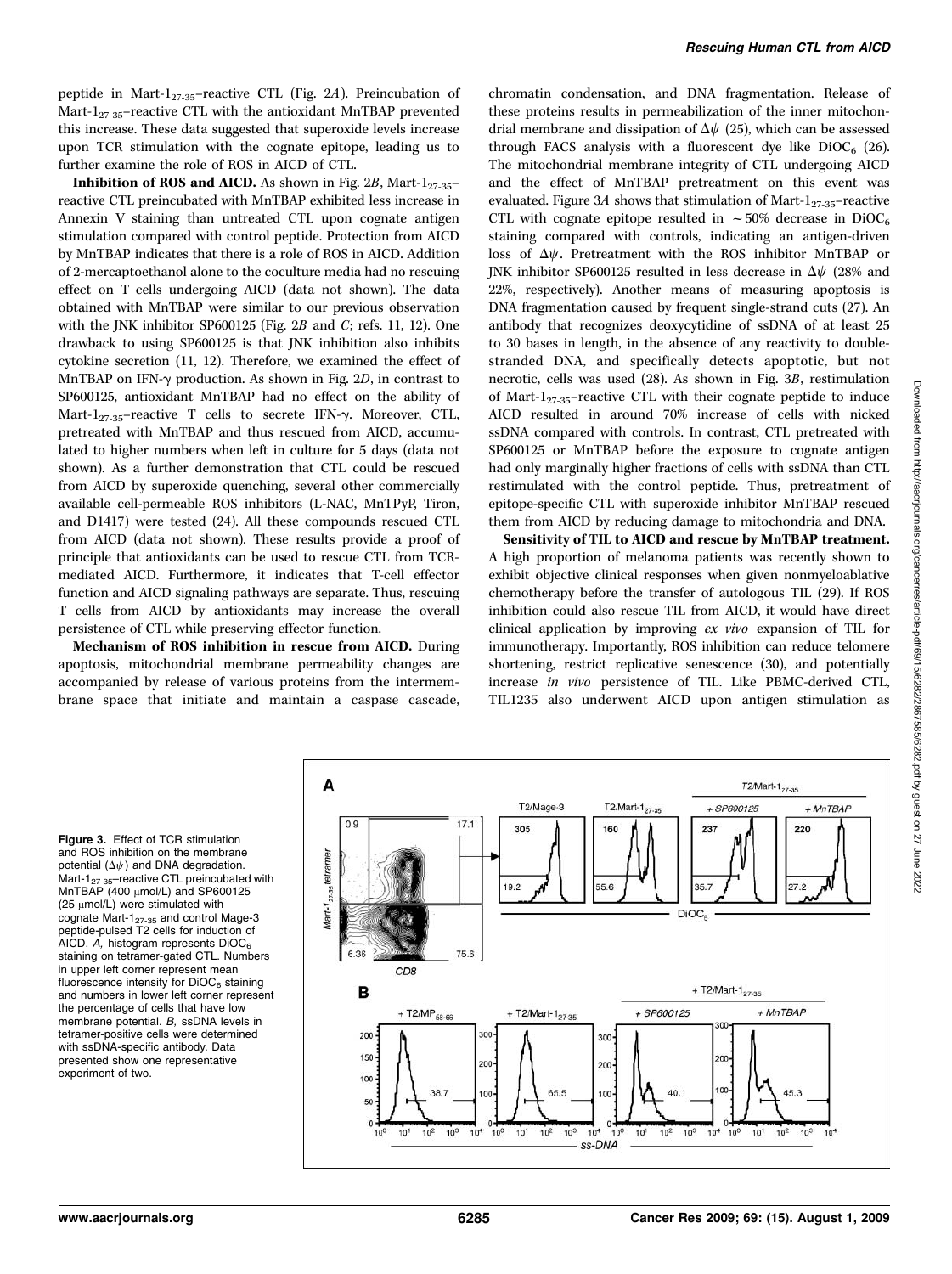

Figure 4. Pretreatment with MnTBAP protects TIL from AICD without impairing function. Mart-1–reactive TIL1235 preincubated with media alone, MnTBAP (250-500 µmol/L), and SP600125  $(25 \mu \text{mol/L})$  were cocultured with target cells. A, after 4 h of coculture with T2 cells pulsed with cognate or control peptide  $(1 \mu g/mL)$ , cells were stained with Annexin V, 7AAD, and CD8 and analyzed by FACS. Histogram represents the log fluorescence of Annexin V on CD8<sup>+</sup> gated TIL. Top right, numbers represent mean fluorescence intensity; bottom right, numbers represent the percentage of cells that stained positive for Annexin V. B, IFN- $\gamma$  release by, and C, CD107a expression on TIL1235 upon coculture with HLA-A2–positive (MEL624) or matched HLA-A2–negative (MEL624-28) melanoma cells. All data are from one representative experiment of at least two.

measured by Annexin V staining (Fig. 4A). Importantly, MnTBAP treatment efficiently rescued TIL from AICD without impairing effector functions. Cytokine secretion (Fig. 4B), cytolytic activity as measured using degranulation assay (Fig. 4C; ref. 23), and the proliferative potential of T cells as measured using Ki-67 staining (ref. 31; data not shown) were all intact in MnTBAP-pretreated cells. As expected, the JNK inhibitor SP600125 impaired the ability of TIL to secrete cytokines (Fig. 4B) without affecting their degranulation (ref. 12; Fig. 4C). Thus, TIL are also prone to ROSmediated AICD and benefit from antioxidant treatment.

Effect of superoxide inhibition on AICD of "nonself" influenza matrix epitope–reactive CTL. Because tumor-associated human melanoma "self" epitope Mart- $1_{27-35}$ -reactive T cells may behave differently than "nonself" epitope–reactive T cells, we evaluated the effect of superoxide inhibition on influenza matrix epitope  $MP_{58-66}$ -reactive CTL. These nonself-reactive CTL were also expanded from PBMC of healthy donors using peptide-pulsed autologous DC (Fig.  $5A$ ,  $i$ ), and secreted significant amounts of IFN-g when stimulated with their cognate antigen relative to controls (Fig. 5A, ii). As with Mart- $1_{27-35}$ -reactive CTL, restimulation of  $MP_{58-66}$ -reactive CTL resulted in an increase in Annexin V staining of tetramer-positive cells upon exposure to the cognate antigen (thick black overlays) compared with the control peptide (thin black overlays) or unstimulated cells (gray-filled overlay; Fig. 5B). In addition, fluorescence intensity of hydroethidium, tracking intracellular superoxide levels (22), showed almost 30% increase in MP58-66-reactive CTLs after TCR engagement with relevant peptide compared with the control peptide (Fig. 5C). This increase was blocked by MnTBAP treatment. An analysis of ssDNA revealed that pretreatment with MnTBAP reduced the extent of DNA fragmentation upon cognate antigen encounter (Fig. 5D), as observed with Mart- $1_{27-35}$ -reactive CTL. Thus, these observations suggest that *in vitro* expanded tumor epitope Mart- $1_{27-35}$ -reactive and viral epitope MP<sub>58-66</sub>-reactive CTLs undergo AICD by similar mechanisms and could be rescued by inhibiting endogenous ROS.

Effect of superoxide inhibition on JNK phosphorylation. Our previous data showed that JNK is activated in CTLs undergoing apoptosis (11, 12). Other studies have also suggested that ROS play a role in JNK activation (32, 33). To determine the role of JNK in the MnTBAP-mediated inhibition of AICD in CTL, we examined the level of JNK phosphorylation in untreated or inhibitor-pretreated MP58-66-reactive T cells stimulated with cognate and control pentamer reagents. Cell lysates were prepared and analyzed by Western blot using antibodies specific for JNK and phosphorylated JNK. The total level of JNK was relatively constant regardless of pretreatment and antigenic stimulation (Fig. 6A). In contrast, the level of phosphorylated JNK increased upon exposure to the cognate antigen compared with the control. This increase was completely blocked by MnTBAP and SP600125 pretreatment (Fig. 6B), but not by ERK inhibitor PD098059, which served as specificity control. Because AICD induced in  $MP_{58-66}$ -reactive T cells using cognate pentamer negates the role of costimulatory signal, the observed phosphorylation of JNK is TCR complex specific. These data suggest that ROS could control CTL viability by regulating the activity of proapoptotic and antiapoptotic proteins through JNK phosphorylation.

# **Discussion**

Upon antigen stimulus, naive resting T cells go through a process of activation, proliferation, and differentiation. Interestingly, activated T cells may die through AICD after reencountering their cognate antigen (9). It is not clear if AICD contributes to homeostasis, but it plays an important role in preventing untoward side effects of an uncontrolled or persistent effector response (34). However, for the protection of the host against cancer and infection, AICD may be detrimental as disease states might be prolonged if potentially therapeutic CTL are deleted.

Given that the effectiveness of T cells may be significantly improved by protection from AICD, understanding its mechanism in human antigen–reactive CTL is important. We have earlier shown that a fraction of human CTL reactive to Mart- $1_{27-35}$  and MP58-66 underwent AICD upon reencountering their respective cognate peptides and that JNK inhibition prevented AICD but also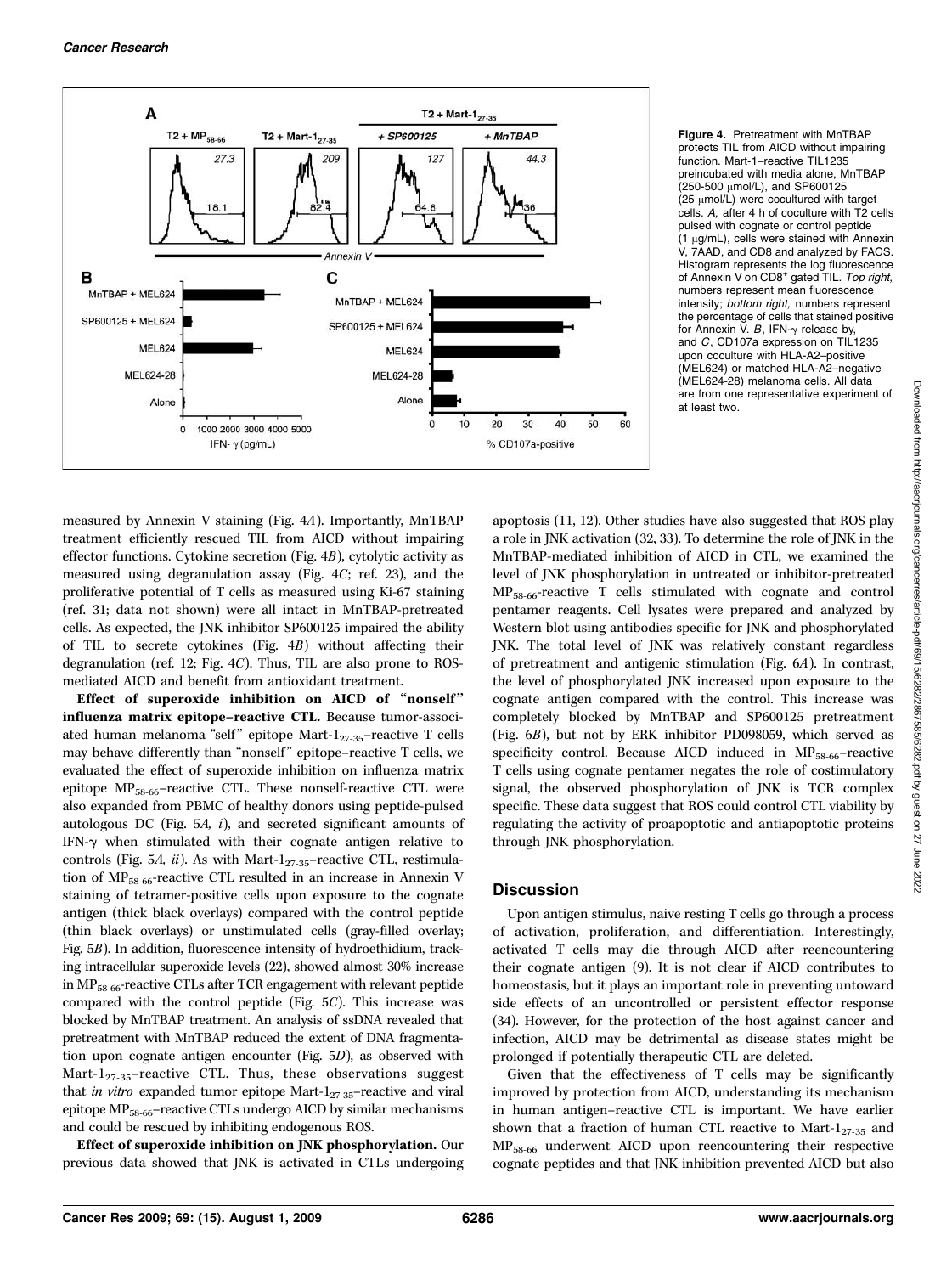impaired the ability of the cells to secrete cytokines (11, 12). The current study shows that inhibition of ROS rescues CTL from AICD without impairing their effector functions. In support of this idea, both tumor and viral epitope–reactive primary human CTL activated by their cognate epitope contained more superoxide than their counterparts exposed to a control epitope. Because superoxide is a byproduct of the mitochondrial electron transport chain, elevated levels may reflect increased respiration within activated cells (35). Furthermore, antigen-reactive primary CTL and TIL escaped AICD when treated with MnTBAP. MnTBAP has been shown to protect cells from superoxidemediated toxicity in neural cells and endothelial cells through its mimicry of superoxide dismutase and/or catalase (36, 37). Loss of  $\Delta\psi$  has been shown to be a key event in the apoptosis of mouse thymocytes exposed to various apoptotic stimuli (38) and in peripheral T cells undergoing SEA-induced apoptosis (15). Additionally, death of thymocytes has been accompanied by the production of ROS as  $\Delta\psi$  dissipates (39). Our data indicate that similar ROS-dependent mechanisms cause opening of the permeability transition pore and regulate loss of the  $\Delta\psi$  and AICD in human CTL. In addition to decreasing superoxide levels, MnTBAP pretreatment rescued CTL from loss of  $\Delta \psi$ , DNA fragmentation, and death upon recognition of cognate antigens. Moreover, enhanced accumulation of MnTBAP-pretreated, compared with untreated, CTLs, after restimulation with cognate epitope, indicate that they indeed remained viable for a longer time.

Figure 5. Effect of MnTBAP on AICD of influenza epitope MP<sub>58-66</sub>-reactive T cells. A, i, tetramer staining to track CTL precursors (left) that were expanded using MP58-66 peptide-pulsed DC and stained on day 12 (right); ii, IFN- $\gamma$  secretion after overnight incubation of the MP<sub>58-66</sub> CTL stimulated with cognate or control peptide (gp100) pulsed T2 cells. Data represent one of more than five separate experiments with similar results. B, histogram overlays depict fluorescence intensity for Annexin V in MP<sub>58-66</sub> tetramer-gated CTL when unstimulated (gray filled), stimulated using T2 cells pulsed with control Mage-3 peptide (thin black line), and stimulated using T2 cells pulsed with cognate  $MP_{58-66}$  peptide (thick black line). C, MP<sub>58-66</sub>-reactive CTLs untreated or pretreated with MnTBAP were stimulated with control Mage-3 or cognate  $MP_{58-66}$  peptide-pulsed (1  $\mu$ g/mL) T2 cells. Staining was performed 4 h later. Histogram represents fluorescence intensity of hydroethidium (HE) on the antigen-reactive CTLs. Numbers in the upper left corner represent mean fluorescence intensity. Data in B and C represent one of three separate experiments with similar results. D, untreated and MnTBAP- and SP600125-pretreated MP<sub>58-66</sub> epitope–reactive CTLs were exposed to the cognate (MP<sub>58-66</sub>) and control  $(Mart-1<sub>27-35</sub>)$  peptide-pulsed T2 cells for induction of AICD. Histogram represents ssDNA levels in tetramer-positive cells determined after staining with ssDNA-specific antibody. Data from one representative experiment of two is shown.

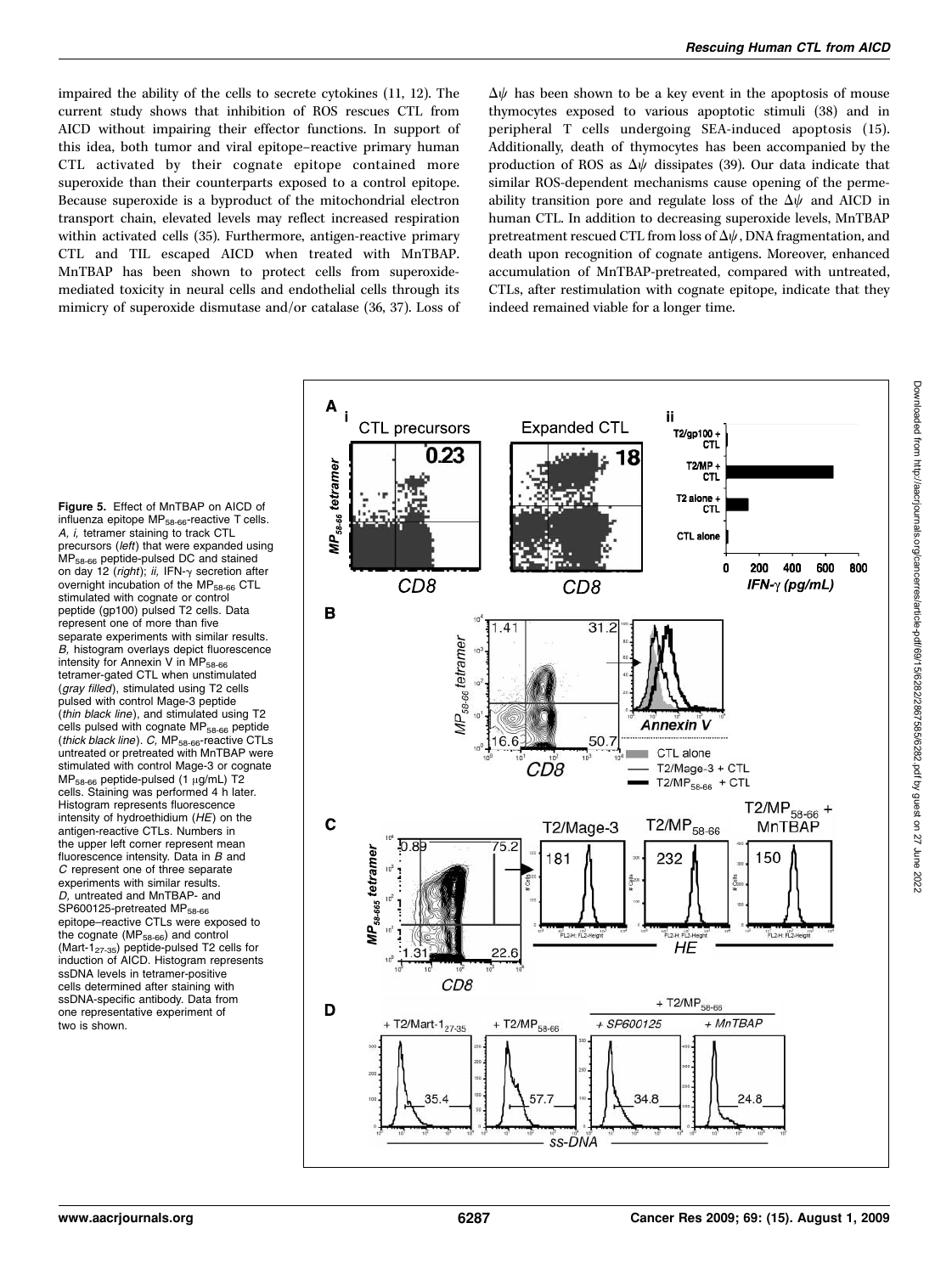

Figure 6. Effect of ROS inhibition on JNK phosphorylation. MP<sub>58-66</sub>-reactive SP600125-, MnTBAP-, or PD098059 (ERK inhibitor)-pretreated CTL were exposed to the cognate epitope MP<sub>58-66</sub>, and untreated CTL were exposed to both cognate epitope  $MP_{58-66}$  and control epitope Mart-1<sub>27-35</sub> for induction of AICD.  $\overline{A}$ , Western blot depicts total and phosphorylated  $\overline{JNK}$  ( $p$ - $\overline{JNK}$ ) levels using lysates made from the MP $_{58-66}$ -reactive CTLs. B, densitometric analysis of the blot in A. Bands were scanned into the computer, and band intensity was quantitated using the NIH Image 1.61 software (free software available from the NIH). Values represent the ratio of phosphorylated JNK over total JNK.

TCR activation has been shown to increase ROS within T cells (40), although how excess ROS accumulates is unclear. One explanation is that increased demand for ATP production is imposed on T cells by their conversion from resting precursors to rapidly dividing effectors. In addition to the rate of production, ROS levels depend on the detoxifying activities of antioxidants. For example, superoxide dismutase (SOD) converts superoxide into oxygen and  $H_2O_2$  (41). In turn,  $H_2O_2$  is detoxified by glutathione peroxidase and/or catalase (42). Thus, the severity of ROS damage is ultimately dependent on both the levels and types of ROS and the levels and activities of antioxidants. Because MnTBAP mimics both SOD and catalase activity, it ensures the complete detoxification of superoxide and its downstream metabolites (15). Hence, MnTBAP may be particularly useful in preventing cellular damage in which superoxide is the initiating ROS.

As such, a role for MnTBAP or other antioxidants in rescuing CTLs from death is understandable. However, the exact pathways that these agents modulate to protect cells from AICD are not clearly understood. Increased intracellular concentration of ROS can lead to selective activation of activator protein-1 (AP-1) transcription factors determining cell fate, i.e., survival versus death (43). Activation of mitogen-activated protein kinases (ERK, p38, and JNK) has also been observed in response to changes in the cellular redox state (44), and the balance between ERK and JNK activation seems to be a key determinant of cell survival. A decrease in ERK and an increase in JNK activity are required for

apoptosis (45). Hence, SP600125 and antioxidants (e.g. MnTBAP) might, in fact, rescue CTL from AICD by a common mechanism, i.e., blocking of JNK-driven apoptotic signaling. Our data support the interpretation that AICD observed in ex vivo expanded CTL reactive for tumor self antigen or viral nonself antigen is mediated through ROS and JNK activation and involves mitochondrial membrane collapse, which can be prevented by antioxidants such as MnTBAP.

The importance of CTL persistence for successful adoptive Tcell therapy has been highlighted in both experimental models (5) and clinical trials involving cancer patients (7). Preventing AICD of TIL may benefit their ex vivo expansion, as well as increasing their persistence and efficacy in vivo. Thus, we investigated the sensitivity of TIL to AICD when reencountering cognate antigen and its modulation by ROS inhibition. Pretreatment of TIL1235 with MnTBAP rescued them from AICD upon cognate antigen encounter. Whereas SP600125 concomitantly impaired their ability to secrete cytokines, MnTBAP treatment did not interfere with CTL functionality. A better understanding of how ROS mediate their effects (46) is likely to unveil novel targets that can be exploited to increase persistence of CTL and thereby improve immunotherapies.

An earlier study showed that the natural free radical scavenger vitamin E suppresses the activity of the transcription factors nuclear factor- $\kappa$ B and AP-1, thus blocking expression of CD95L and preventing T-cell AICD (47). Because AICD is a major cause of T-cell depletion in AIDS, a disease associated with high levels of oxidative stress, this study examined 35 HIV-1–positive individuals and found that their T cells were more susceptible to AICD compared with T cells isolated from healthy controls. Administration of vitamin E suppressed CD95L mRNA expression and protected T cells of HIV-1–infected individuals from CD95 mediated apoptosis (47). In addition, a role for inducible nitric oxide synthase in regulating T-cell death and immune memory has been shown (48). These studies taken together with our data suggest that inhibition of free radical generation/oxidative stress can affect T-cell survival and merits further clinical investigation. Since MnTBAP itself has been used in vivo in preclinical models (49) and other antioxidants already are approved for clinical use, these findings have direct implications for current immunotherapeutic treatments. Furthermore, engineering T cells to overexpress antioxidant enzymes has recently been shown to protect T cells from exogenous ROS (50). Similar approaches may also protect CTL from AICD and are under way in our laboratory to improve T-cell persistence and the results of immunotherapy.

# Disclosure of Potential Conflicts of Interest

No potential conflicts of interest were disclosed.

# Acknowledgments

Received 3/30/09; revised 5/8/09; accepted 6/2/09; published OnlineFirst 7/28/09. Grant support: CA 83130 and Dowling Foundation grant (B. Mukherji), CA 102280 and CA 104947 (M.I. Nishimura), Charlotte-Geyer Foundation grant and laboratory start-up funds (S. Mehrotra), Abney Foundation postdoctoral scholarship (H. Norell) and RBC Research Scholars Program (S. Olafimihan).

The costs of publication of this article were defrayed in part by the payment of page charges. This article must therefore be hereby marked advertisement in accordance with 18 U.S.C. Section 1734 solely to indicate this fact.

Authors thank Jennifer Schnellmann at the Scientific Editing and Publications Office and Lisa Fennessy at Art Services, Medical University of South Carolina, for their help in preparing this manuscript.